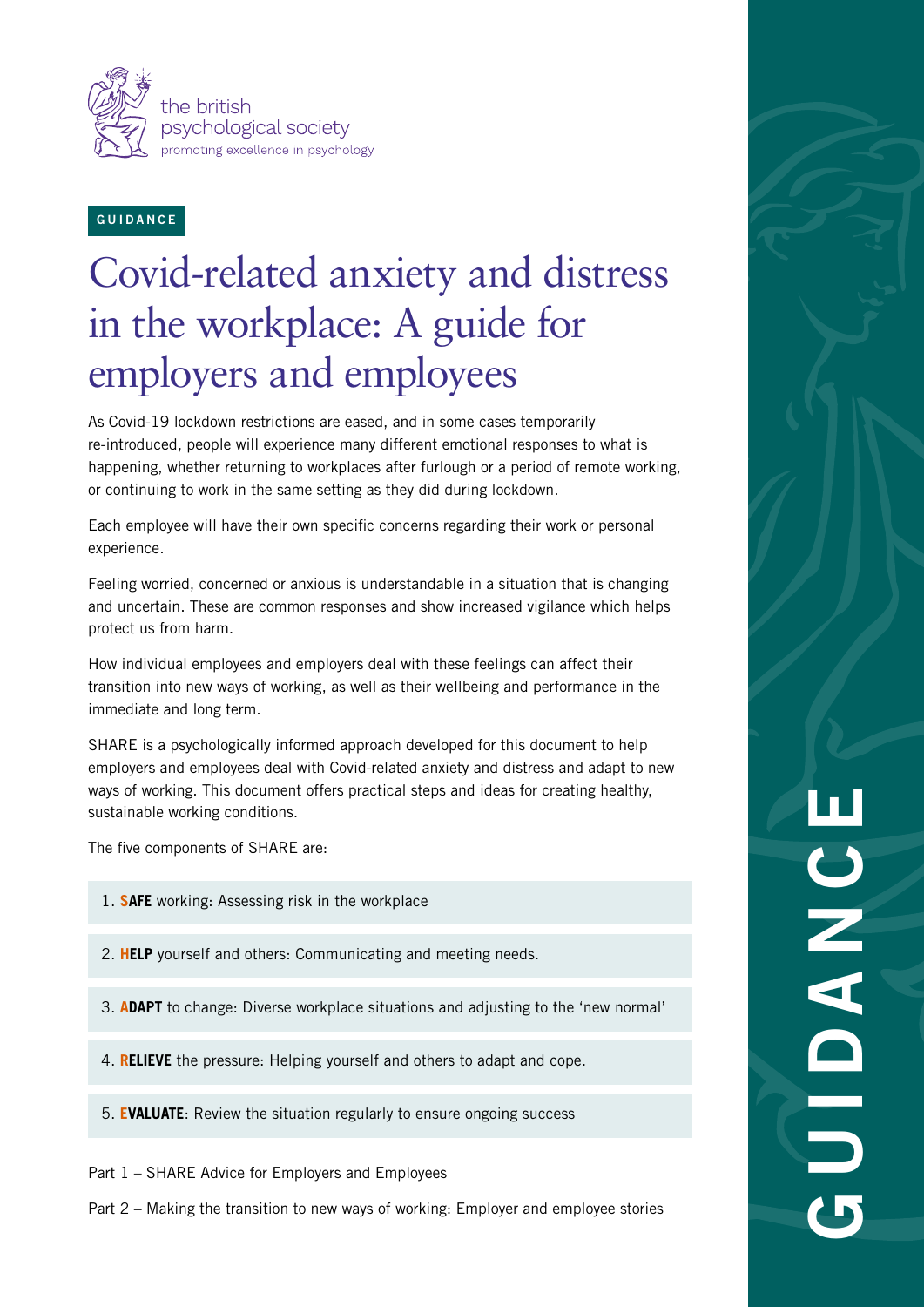### COMMON CONCERNS AND FEELINGS

Responses will be influenced by a wide range of risk factors including vulnerabilities within the family, change in job roles, threat of redundancy, skill shortages, social networks, and current and previous experience of loss, bereavement, and illness. Feelings are likely to be significantly affected by factors that increase the risks and challenges posed by Covid-19 (e.g. being from Black, Asian and Minority Ethnic [BAME] background).

#### **FEAR OF EXPOSURE TO COVID-19**

- During the commute to work.
- At the workplace e.g. lack of care over sanitising (e.g. inability to wash hands in hospitality settings or shops after contact with customers' products, glasses, plates, etc), people not maintaining physical distancing, worries about the effectiveness of personal protective equipment (PPE).
- Bringing the coronavirus home and infecting loved ones, including those who were asked to shield.
- Becoming ill, and fear of death as a result, particularly for those at increased risk.

#### **PSYCHOLOGICAL WORK-RELATED DISTRESS**

- Fears of redundancy, redeployment being laid off or re-furloughed.
- Moral distress, threats to the individual's purpose and sense of belonging.
- Changes in work role and practices, and concerns about not having the necessary skills for this.
- Impact on job performance.
- Dealing with changing work patterns/shifts, redeployment, loss of control over working routine or locations.
- Stress because of the effects of the pandemic on existing health conditions and disabilities (e.g. hearing impairment making communication in masks more challenging).
- Concerns about childcare and other caring responsibilities in a changing environment.
- Being or feeling unable to challenge unfair or unsafe practices.

#### **CONCERNS RELATED TO FINANCIAL PRESSURES**

- Employer restructuring to make savings.
- Organisation going into liquidation/bankruptcy.
- Cost cutting leading to reduction in training and development opportunities.
- Reduced hours or loss of overtime resulting in a smaller pay packet.
- Personal or household debts run up because of lockdown.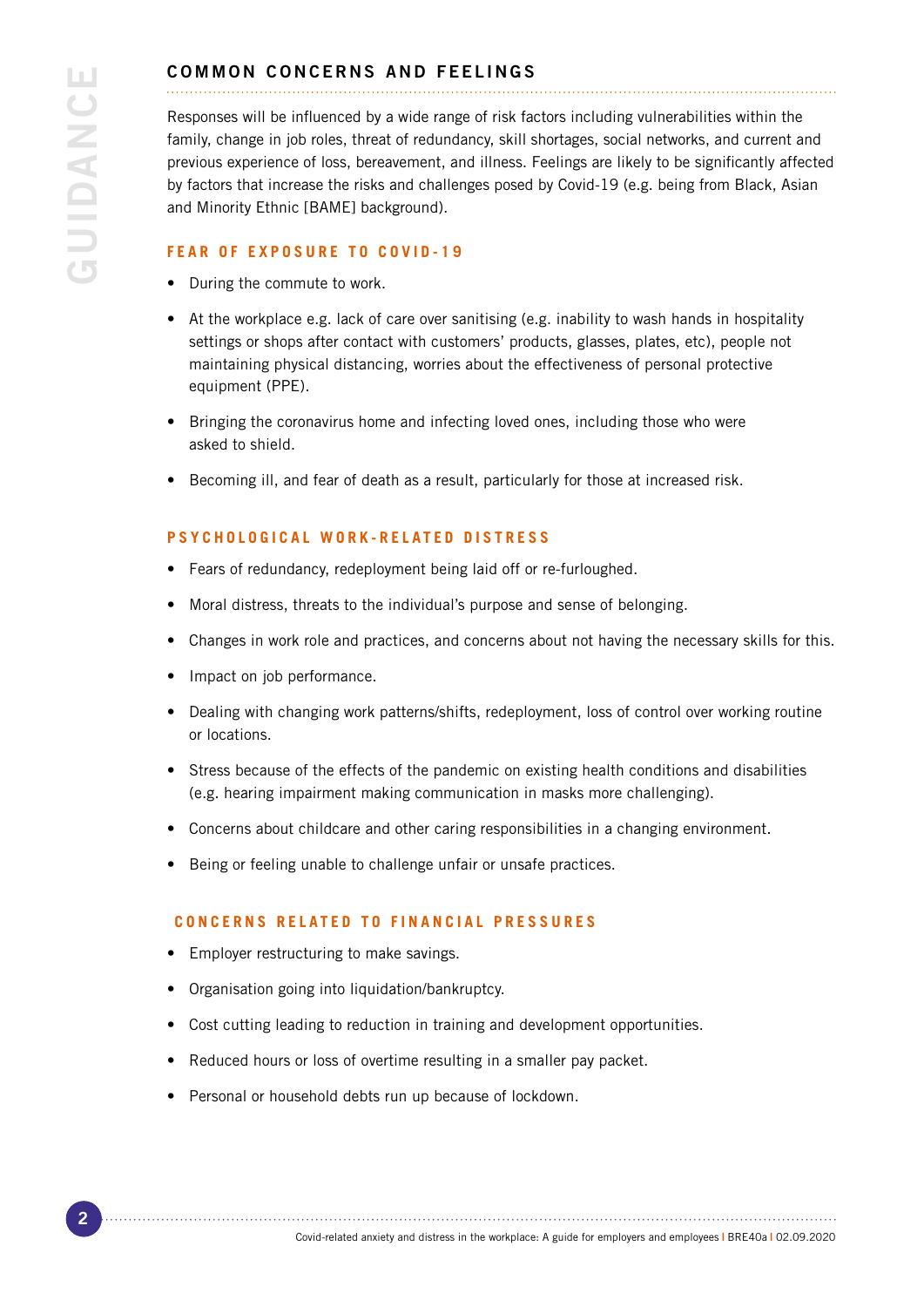#### **OTHER EMOTIONAL REACTIONS**

- Resentment and perceptions of unfairness when people are managed or treated differently.
- Irritation about colleagues' varying interpretations of risk at home and at work.
- Frustration/discomfort at having to wear PPE and the effects on job performance.
- Concerns regarding protection provided at work and managers' interpretation of risk.
- Stress for managers when balancing employee concerns and organisational pressures.
- Grief due to bereavement or other losses (e.g. teams, colleagues, or roles).
- Sadness about returning to the workplace having found pleasure in working from home.
- Feeling emotionally exhausted, numb, lacking enthusiasm or engagement.
- Feeling disempowered and that things are out of your control.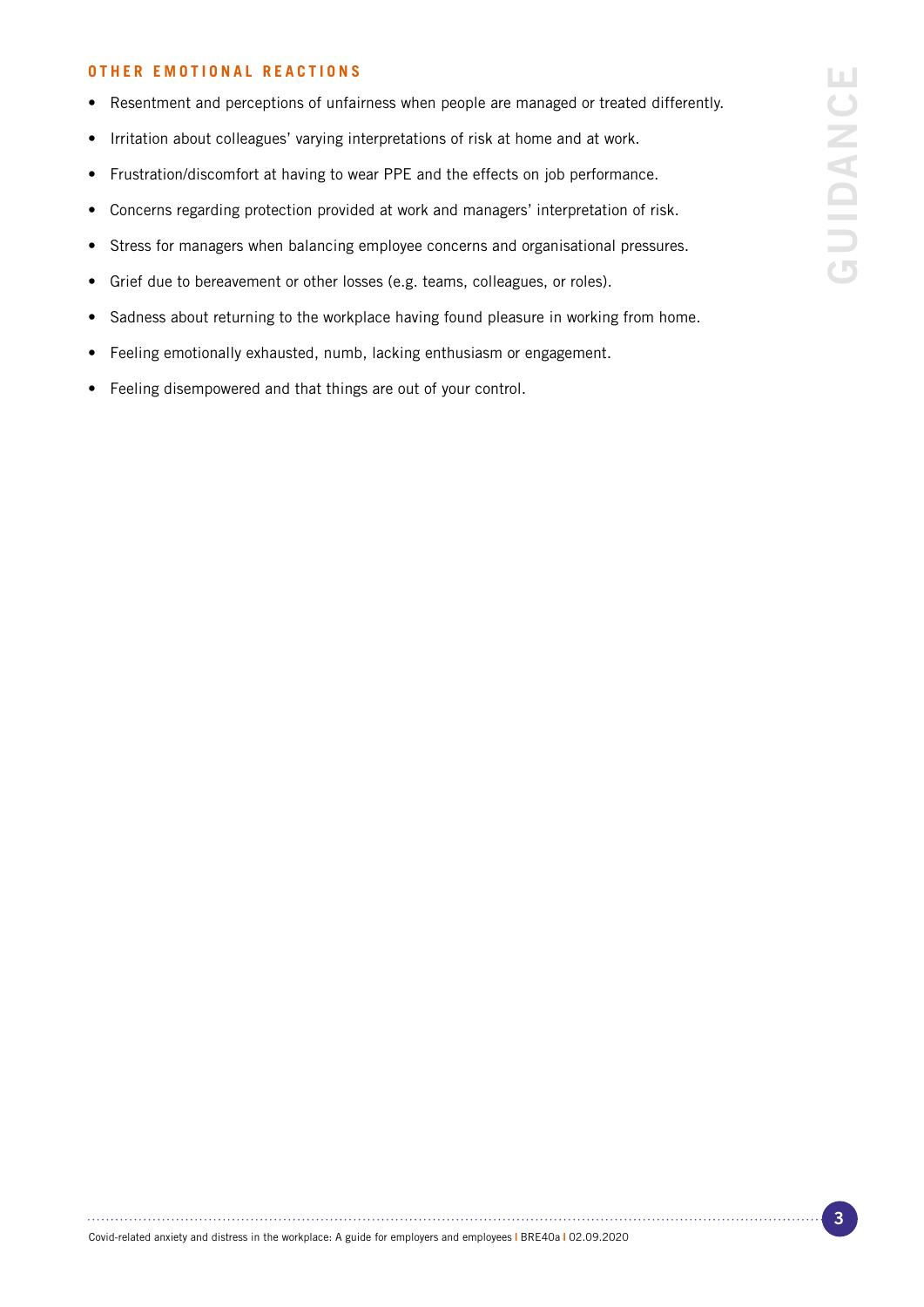## 1. SAFE working: Assessing and managing risk in the workplace

As lockdown restrictions change, employers should continue to focus on the safety and wellbeing of their employees. Ensuring that employee wellbeing is prioritised will help to optimise performance. It is in everybody's interest to have a physically and psychologically safe working environment. Covid-19 presents unprecedented challenges for safe working and wellbeing. Prioritising employee wellbeing may have short term costs but is likely to optimise performance over the medium to long term.

### SAFE WORKING – WHAT CAN EMPLOYERS DO?

**What are the risks?** Use current government guidelines to assess and manage the direct health risks. Consider reviewing your existing stress risk assessment to identify sources of stress and how to manage these. Be aware that these risk factors may change regularly.

**How to identify individual needs?** Understand that everyone's situation is different. Employees have unique concerns and face their own specific challenges, e.g. caring for children and relatives, transport issues, disabilities, neurodiversity, experience of illness including long-Covid, loss, change. Apply the same return to work process to all employees but allow for different outcomes, e.g. some people might continue working from home or remain longer on furlough.

**How to address issues?** Encourage open communication about worries and wellbeing issues. Make it clear that sharing concerns is valued and that it is safe to do so. Recognise that some employees may feel unable to talk openly with managers. Other options include occupational health providers, Employee Assistance Programmes (EAPS), Trade Unions, mental health first aiders, GPs, mental health charities, or informal support from trusted co-workers (e.g. colleagues providing peer support for mental health). Make employees aware of these options.

### SAFE WORKING – WHAT CAN EMPLOYEES DO?

**Are you unsure what is happening?** Ask. You can request information about how your employer is following government guidelines on Covid-19 risk assessments. Trade Unions, EAPs, mental health charities and GPs can also provide advice.

**How to get involved?** Your organisation will be making changes so that your workplace is safe for you to return. Get involved in consultations about this.

**Why are there differences?** Understand that everyone's situation is different. Some colleagues may need to return to the workplace later or have different hours (e.g. because they have been shielding, have caring responsibilities, or can do their job from home).

**Are you informed?** Identify your needs and your rights and how your employer may meet them.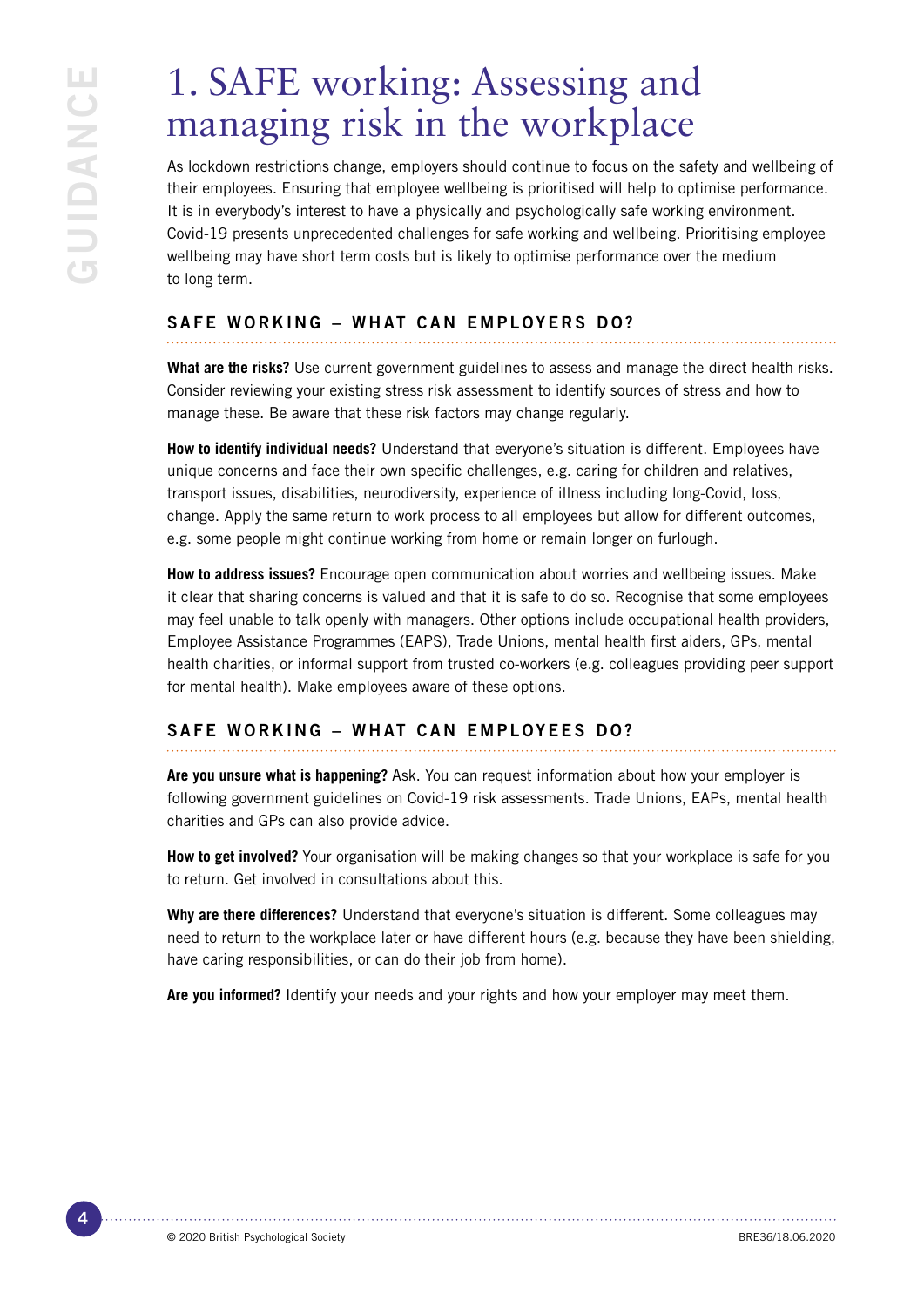## TIPS AND RESOURCES

[Risk assessment](https://www.gov.uk/guidance/working-safely-during-coronavirus-covid-19) [Stress risk assessment](https://www.hse.gov.uk/stress/) [Mind](https://www.mind.org.uk/information-support/coronavirus/coronavirus-and-your-wellbeing/) [The Samaritans](https://www.samaritans.org/) [Employee Rights](https://www.acas.org.uk/coronavirus) [Co-worker Bereavement](https://www.bps.org.uk/coronavirus-resources/public/death-colleague) [Working with traumatic material](https://www.bps.org.uk/coronavirus-resources/professional/taking-trauma-home)

Covid-related anxiety and distress in the workplace: A guide for employers and employees **|** BRE40a **|** 02.09.2020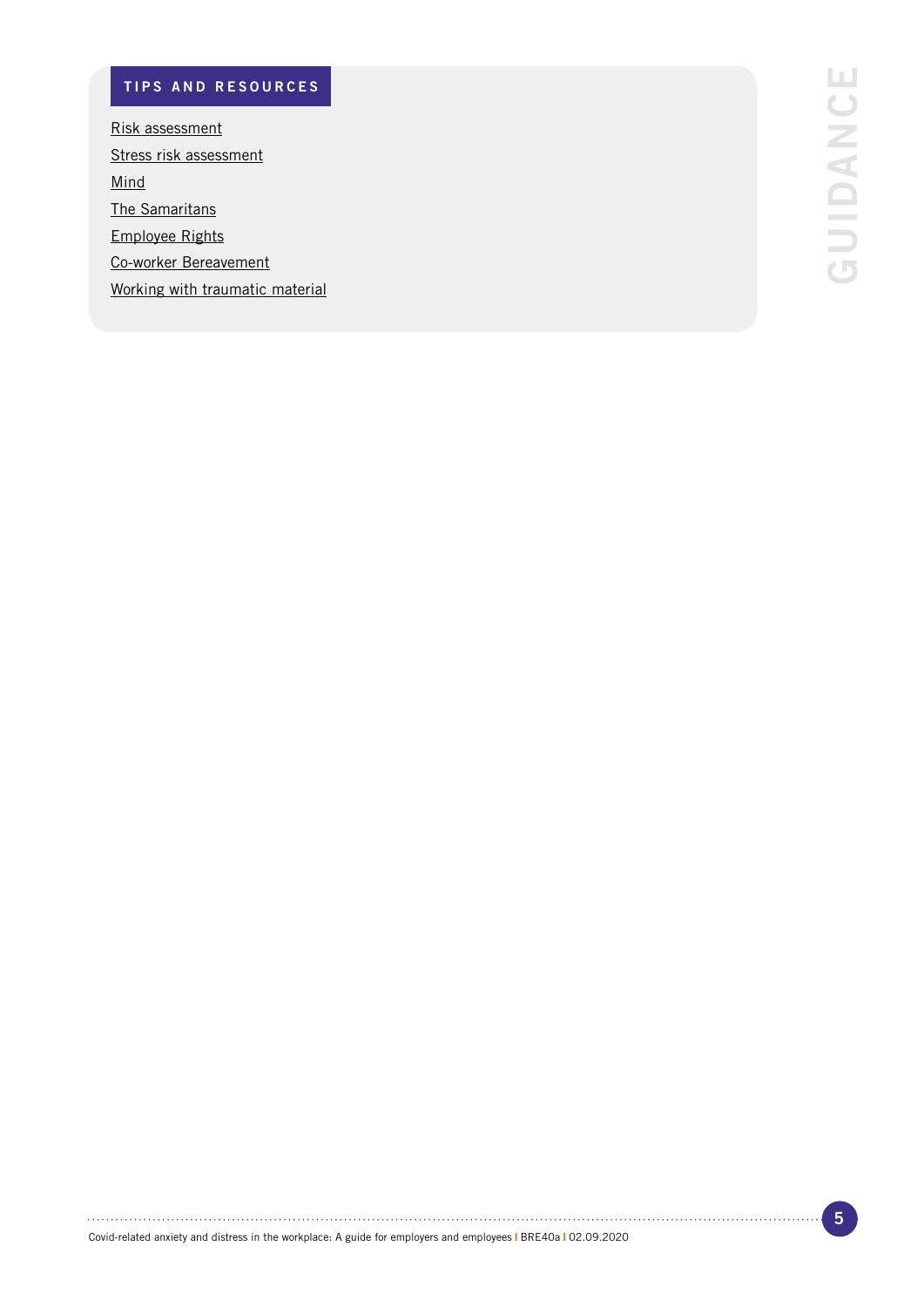## 2. HELP yourself and others: Communicating and meeting needs

Communication is key to addressing anxiety and distress. Two-way communication about new ways of working will help to reduce uncertainty, distress and ambiguity, and give insight into how to implement supportive measures.

## HELP YOURSELF AND OTHERS – WHAT CAN EMPLOYERS DO?

**Are you being proactive?** Even if employees appear to be coping, ask them how they are and whether they need additional support. Remember to look out for clues that people are 'just bearing up', even though they say that everything is ok.

**Are you helping to find solutions?** As an employer, you are in the best position to support your employees. Be flexible in meeting their needs or in finding alternative solutions.

**Are you communicating enough?** Keep people regularly informed about steps to make the workplace Covid-19 secure. It is better to repeat and re-present information at times when anxiety is heightened. Remember, people may not be taking things in because of lowered cognitive processing.

**Do you know how to look out for signs of stress?** Knowing your team will help you spot changes in behaviour, such as changes in performance, irritability, lack of attention, being clumsy, making mistakes, social withdrawal, uncharacteristic or unpredictable behaviour. If you notice these signs, ask how the employee is and give them time and space to tell you.

**Can you listen actively?** Ask employees what help and support would make a difference. Use active listening skills to make sure they feel you are genuinely listening. These include: have the discussion when and where you can be free from distractions/interruptions; keep an open mind; avoid jumping to conclusions and solutions; let the employee tell you what is important; ask one question at a time; don't rush; be attentive; summarise what you've heard and repeat back.

## HELP YOURSELF AND OTHERS – WHAT CAN EMPLOYEES DO?

**Do you speak to your employer?** Tell your employer about your concerns and needs. If you are uncomfortable about discussing your personal circumstances with your own manager, ask someone to come with you, e.g. a trade union representative, HR or another manager, or colleague. If your employer does not know, they can't help.

**Can you look out for others?** Take care of colleagues by noticing if they behave differently to normal. Are there signs of irritability, lack of attention, being clumsy, making mistakes, being withdrawn, uncharacteristic or unpredictable behaviour? If so, signpost them to the support on offer, such as occupational health providers, employee assistance programmes, trade unions, mental health first aiders, or informal support from trusted co-workers.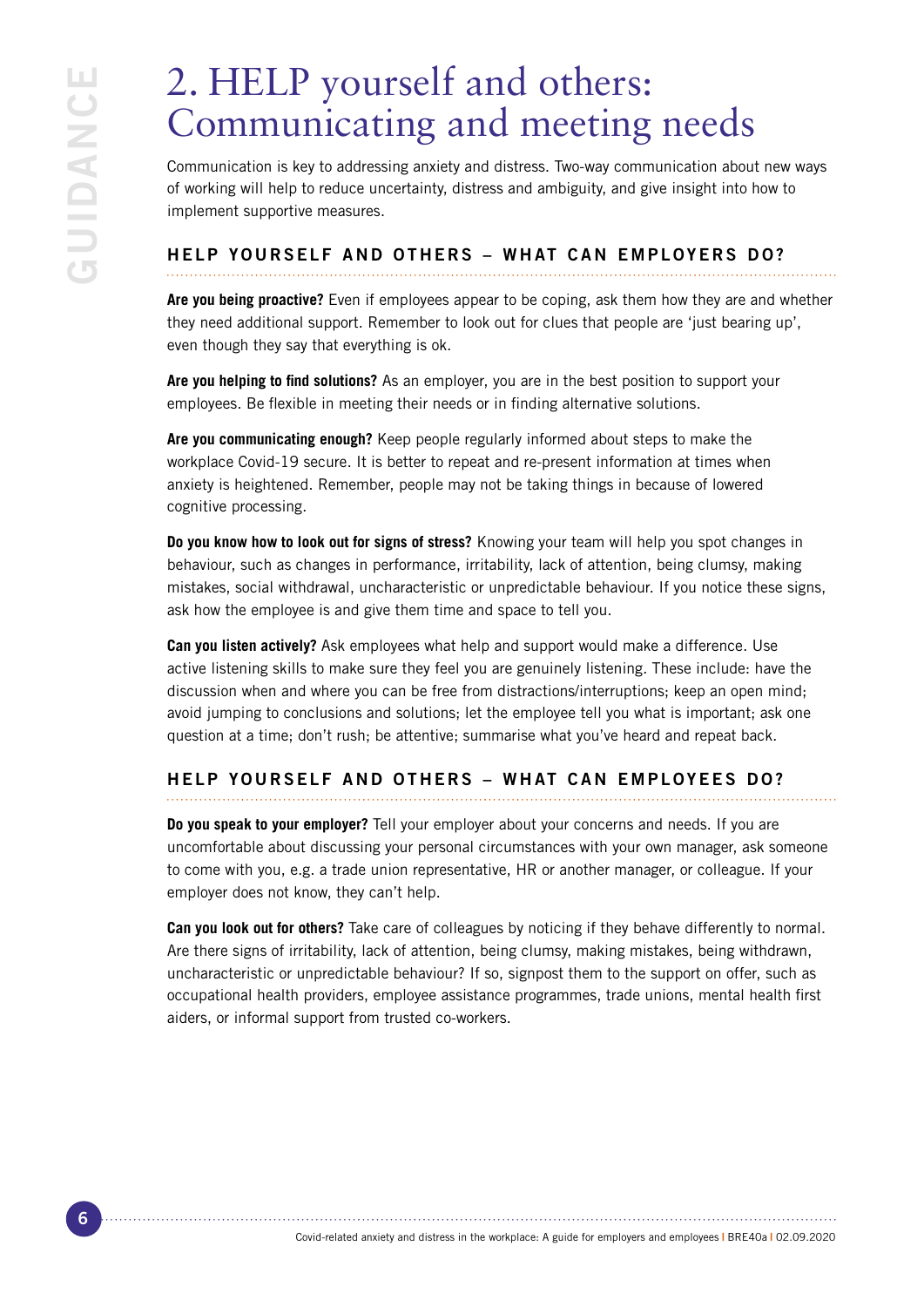### TIPS AND RESOURCES

[Mind](https://www.mind.org.uk/information-support/coronavirus/coronavirus-and-your-wellbeing/)

[The Samaritans](https://www.samaritans.org/)

**Upskill:** Identify your own training needs, e.g. for stress awareness training, listening skills.

**To work out what good listening looks like,** think of a time when you felt well understood by someone who was listening to you. What was it they did that helped you to feel heard? Simple openers such as, 'I just wanted to check you are ok?' 'How are you coping with things?', can be a good starting point. Mindful listening can also be useful.

[Samaritans Working with compassion toolkit](https://www.samaritans.org/wales/how-we-can-help/workplace/working-with-compassion-a-toolkit-for-wales/)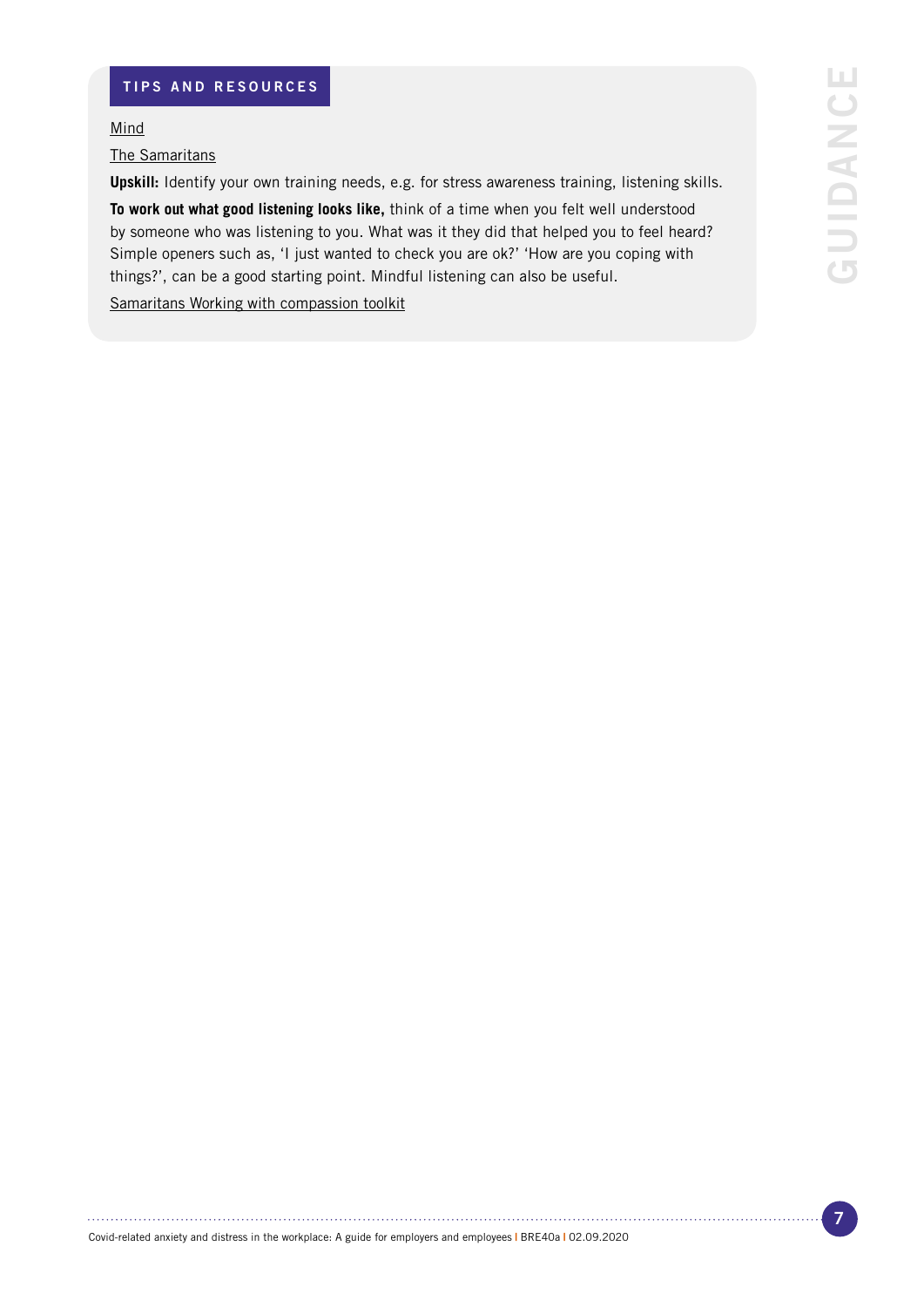## 3. ADAPT to change: Diverse workplace situations and adjusting to the 'new normal'.

Consider different ways of working to reduce fears or concerns related to work and the workplace. In order to adapt to the changes ahead, try to inform yourself of any new requirements and prepare what you need to reduce potential anxiety.

### ADAPT TO CHANGE – WHAT CAN EMPLOYERS DO?

**Concern about exposure to the virus:** Follow up-to-date government advice. Consult staff about physical changes to the workplace or working procedures to limit risk of exposure.

- Engage with employees so that they can feed into and influence changes and solutions.
- Communicate changes clearly.
- Involve trade unions.
- Monitor the changes and report back to employees.
- Extend home working arrangements e.g. especially when workers, or their families, are at higher risk.
- Use graded or phased return plans to support returning to work.
- Provide support for staff experiencing excessive anxiety.

**Risk on public transport?** Extend home working and ensure access to resources for effective working (e.g. laptops/workstations, etc). Offer flexible working hours to allow commuting outside peak times. Encourage cycling to work, and consider offering face masks and hand gel for commuters.

**Feeling unable to perform effectively?** Check whether this is an accurate perception. What is the evidence? How do we know? It may be helpful to temporarily change the tasks or targets being assigned to people. Consider resources and skills needed for performing effectively or 'well-enough'. Be alert for signs of stress and mental or physical ill-health; follow this up.

Read our [guidance for safe and sustainable working from home.](https://www.bps.org.uk/coronavirus-resources/public/working-from-home)

## ADAPT TO CHANGE – WHAT CAN EMPLOYEES DO?

**Need time to prepare?** Before returning to work, try visualising what the new workplace will look like. What is the layout? What are the procedures? You could request photos and ask managers about the changes. Consider what it will be like to have more people around.

**Concerned about public transport?** Plan journeys in advance to avoid overcrowded services.

**Need to upskill?** Do you need new skills or resources? Discuss these with your employer.

**Are you seeing the gains?** New ways of working can create opportunities as well as challenges or threats. You may learn new skills or find that things work more effectively. Be flexible. Adjustment can take time. Don't expect too much of yourself too soon.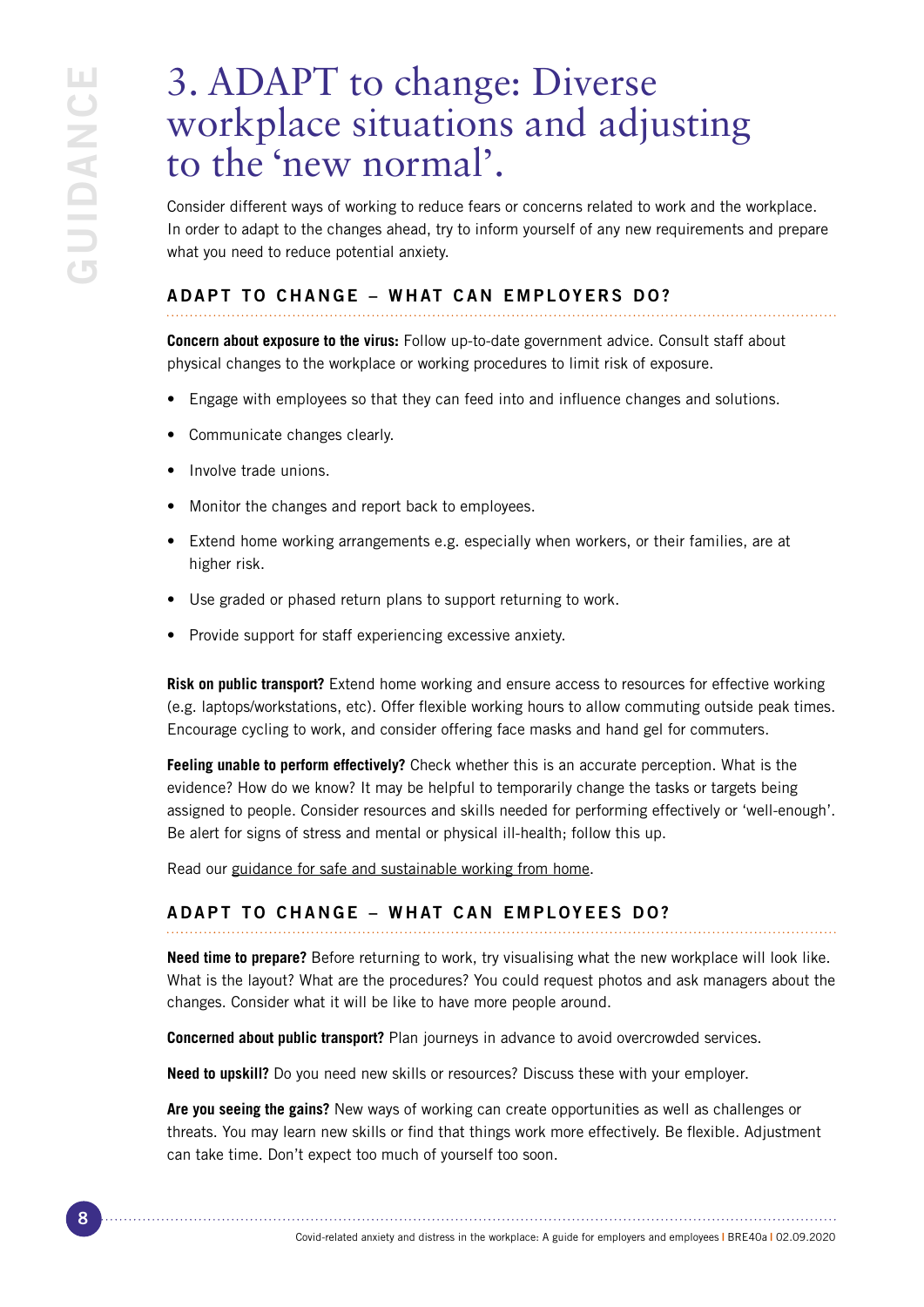[Government coronavirus advice](https://www.gov.uk/guidance/working-safely-during-coronavirus-covid-19 )

[Guidance for safe and sustainable working from home](https://www.bps.org.uk/sites/www.bps.org.uk/files/Policy/Policy%20-%20Files/Working%20from%20home.pdf)

. . . . . .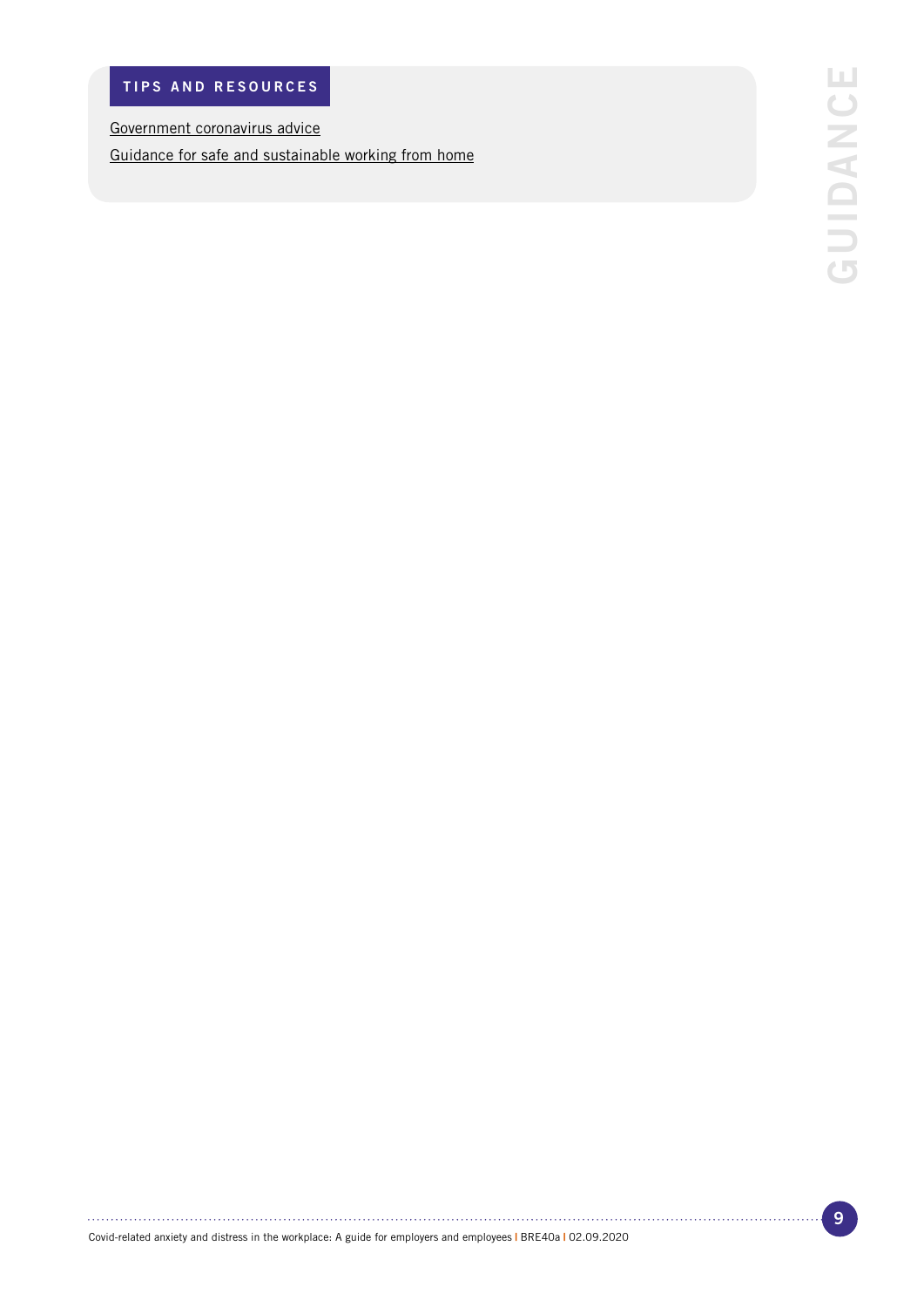## 4. RELIEVE the pressure: Helping people to adapt and cope

Additional training, resources, or mentoring may be necessary for adapting to new ways of working. It is normal to find that performance is affected, and to be concerned by recent events. Settling into a new routine takes time.

### RELIEVE THE PRESSURE – WHAT CAN EMPLOYERS DO?

**Are you being realistic?** Relieve some of the pressure by setting realistic expectations and targets.

**What about system factors?** There may be very good reasons why someone is struggling. Look at factors in the system and setting that can be addressed.

**Extended high levels of anxiety?** If this is over a prolonged period and starting to have a negative impact on mental or physical health, employers should encourage employees to:

- talk about what they're experiencing
- consider internal peer support structures
- see their general practitioners
- take up remote support
- consider being referred to occupational health providers
- if available, consider self-referral to IAPT.

**Wellness Action Plans?** Employees could be invited to complete Wellness Action Plans and discuss these with their line manager to support their mental health in work.

**Do you create opportunities for support?** Organisations can create opportunities for employees to discuss their experiences together as part of routine meetings or during sessions arranged for this. The links below take you to resources that have been effective in healthcare settings but can be used in many different workplaces. Most require no training.

**What about holidays?** Annual leave may have been disrupted by lockdown. Employees should be encouraged to consider taking breaks from work. If workloads are high, they may be reluctant to do this but it is still very important that they take time away from work.

#### RELIEVE THE PRESSURE – WHAT CAN EMPLOYEES DO?

**How to do your job in the new normal?** How will workplace changes affect your job performance? Discuss this with your manager and agree targets, expectations and training.

**How to find support?** When you need to, make use of the support offered by your employer, (e.g. occupational health, EAP, or external sources). If your mental or physical health has been affected:

- Make an appointment with your GP and/or your employer's occupational health provider.
- Consider completing a wellness action plan with your managers.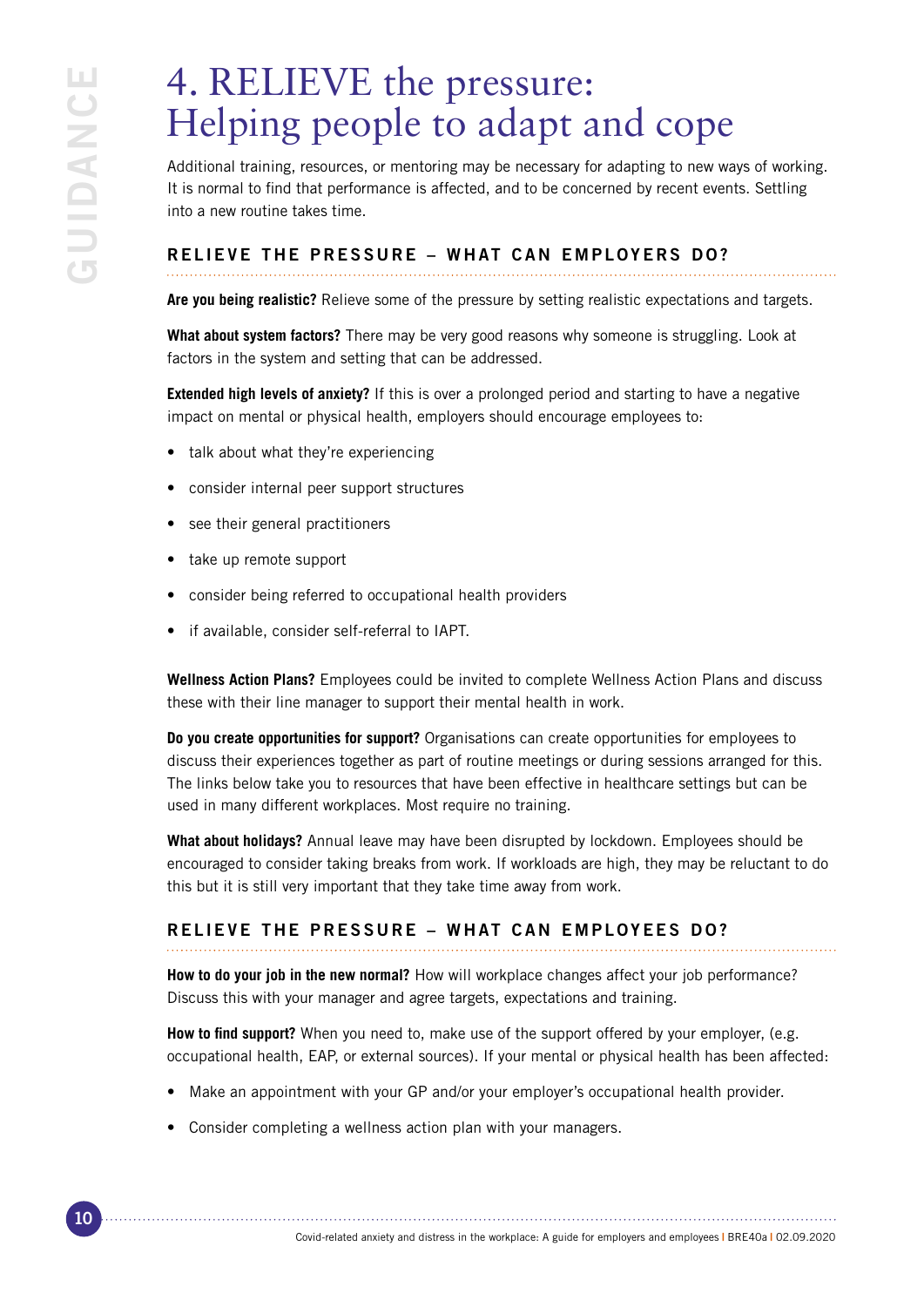- If available, make use of peer support initiatives to connect with colleagues, and reduce anxiety and isolation.
- Have informal conversations with colleagues.
- If available, consider self-referral to [IAPT](https://www.nhs.uk/service-search/find-a-psychological-therapies-service/).

**Missed holidays?** Annual leave is important for wellbeing but may have been disrupted by the Covid-19 pandemic. Consider taking time off if you need it, even if you are unable to go away.

**Remember:** This has been a very unsettling time for many people. It is perfectly normal to feel different. It is okay not to feel okay. Give yourself time and try to share experiences with others.

#### TIPS AND RESOURCES

[NHS](https://www.nhs.uk/conditions/stress-anxiety-depression/understanding-stress/) [Every Mind Matters](https://www.nhs.uk/oneyou/every-mind-matters/coronavirus-covid-19-staying-at-home-tips/) [Mind](https://www.mind.org.uk/information-support/coronavirus/coronavirus-and-your-wellbeing/) [The Samaritans](https://www.samaritans.org/) [Wellness Action Plans](https://www.mind.org.uk/media-a/4816/guide-to-waps-employees-english_interactive-op.pdf)

#### **Approaches to support group conversation/reflection about self-care and the pandemic**

[20 minute care space and Taking Care Giving Care rounds](https://acpuk.org.uk/20_min_care_space/)

**[CareSpace](https://www.ppma.org.uk/ppma-launches-rollout-of-the-carespace-self-care-programme-its-open-to-both-ppma-and-non-ppma-members/)** [10 minute pause space](https://people.nhs.uk/guides/creating-a-10-minute-pause-space/) [Schwartz rounds – Group Reflection](https://www.pointofcarefoundation.org.uk/our-work/schwartz-rounds/) [10 minute pause space](https://people.nhs.uk/guides/creating-a-10-minute-pause-space/)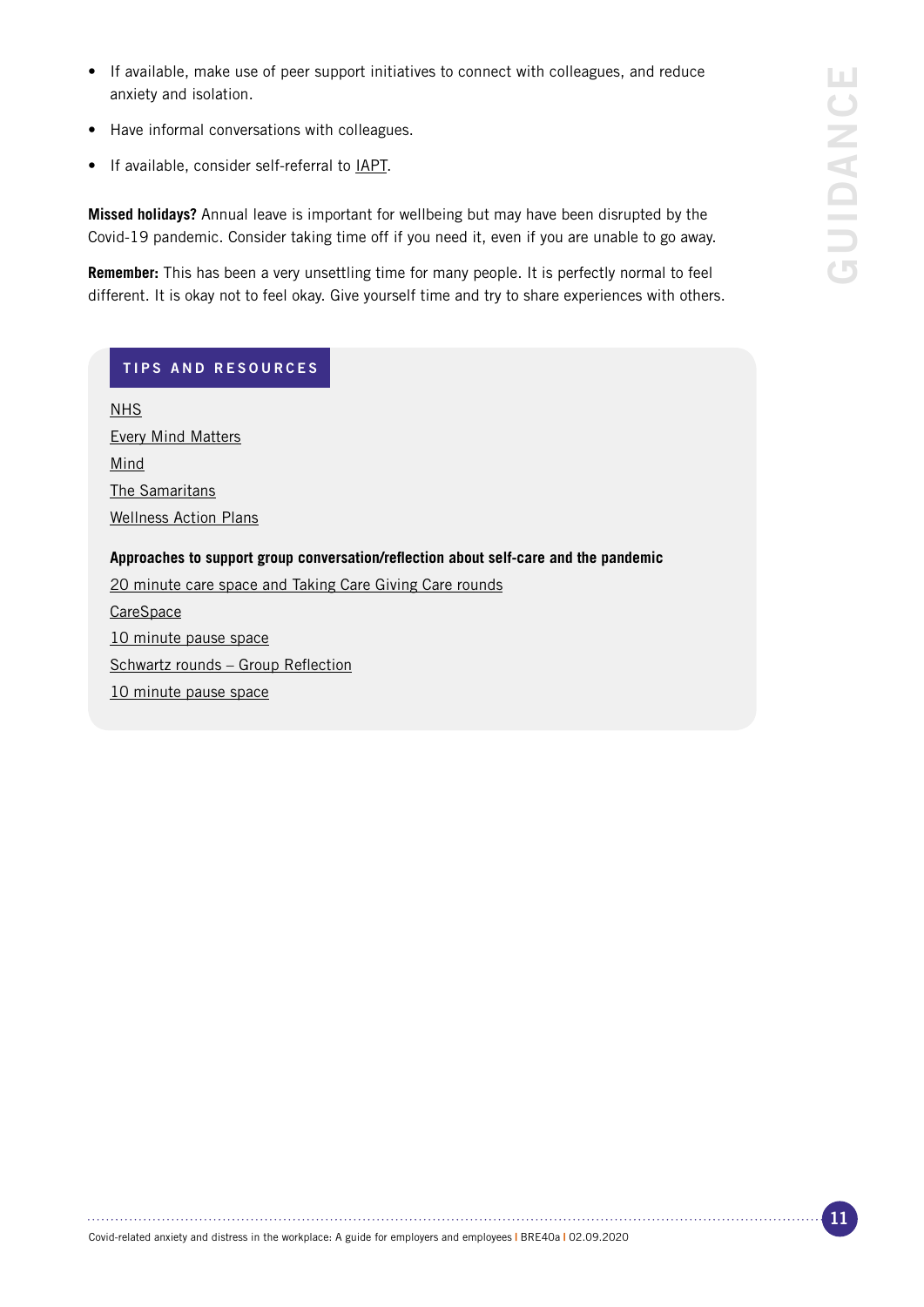## 5. EVALUATE: Review the situation regularly to ensure ongoing success

## EVALUATE – WHAT CAN EMPLOYERS DO?

**Maintain regular reviews** with each employee using the SHARE approach. Lockdown conditions, easing and re-introduction of restrictions, and personal circumstances are all subject to change. SHARE helps to check:

- Whether employer and employee needs are being met.
- How people are adapting.
- Understanding of individual circumstances and expectations.

Doing this means using a collaborative approach to avoid misunderstandings and miscommunications.

#### EVALUATE – WHAT CAN EMPLOYEES DO?

#### **Immediate, short and long term?**

The situation may change over time and without warning.

Regular check-ins with your employer will help you adjust to the new normal.

Agree times that work for you and your employer so that this can happen.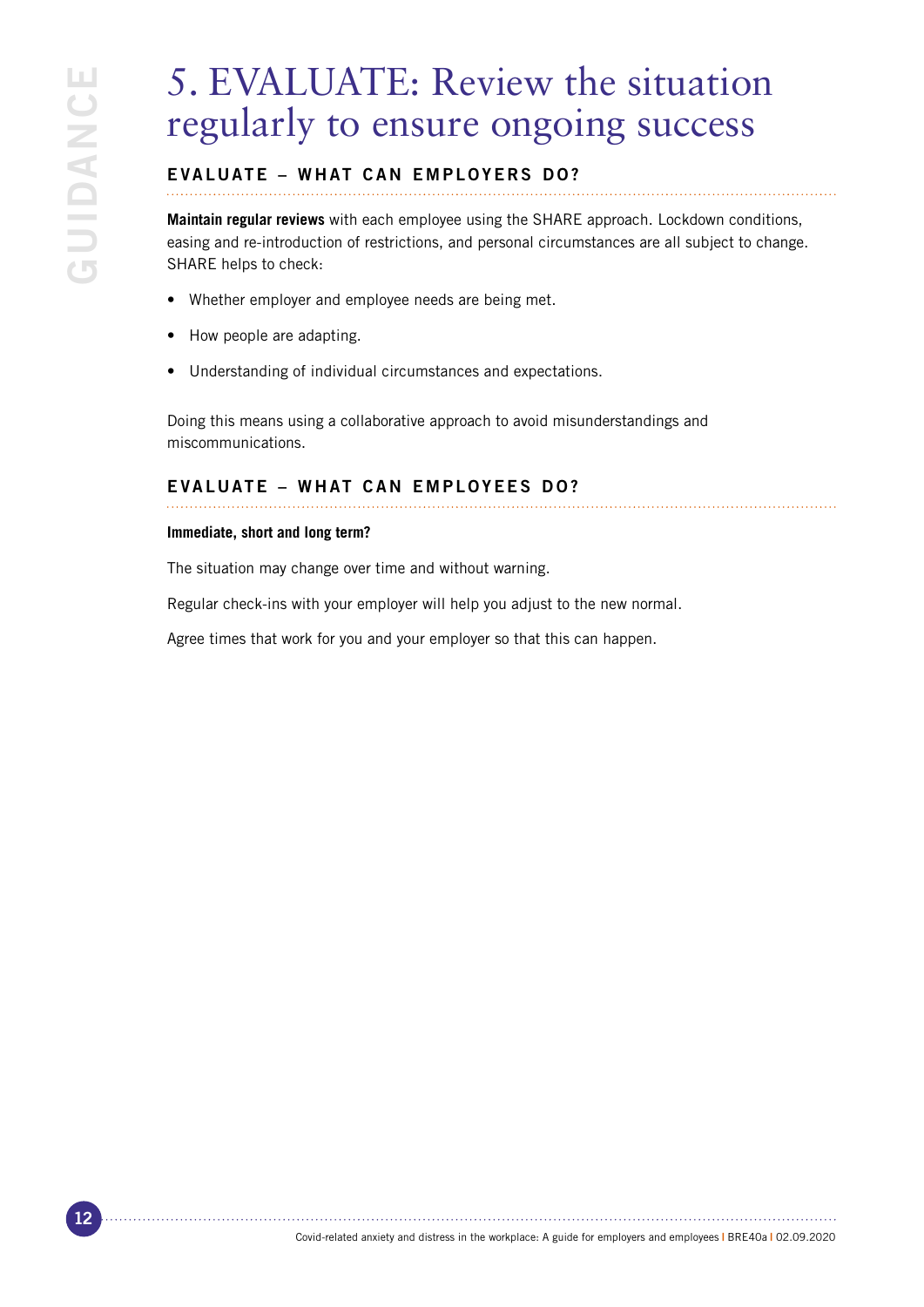## Part 2 Making the transition to new ways of working: Employer and employee stories

#### ARCHITECTURAL STUDIO

An architectural studio closed its offices during the lockdown. As the business prepared to reopen, the human resources manager issued a survey to all staff to understand their thoughts, feelings and ideas about returning to the office and to identify how people would be travelling to work. The manager had individual discussions with staff who were identified as vulnerable or extremely vulnerable. Using all this feedback and the government guidance, the organisation prepared the first draft of their Covid-19 risk assessment which was shared with staff for comment. A range of new ways of working were proposed including extending homeworking arrangements and limiting the number of workers in the office each day to a safe and manageable level. The survey will be reissued periodically to help assess how things are going.

#### HOUSING DEVELOPER

A large housing developer had a central training centre. After assessing the risk, which involved consultation with staff across the business, the organisation decided to temporarily close this facility and deliver training using an online meeting platform. After booking on to courses, delegates receive an individual phone call to check if they have any worries or practical challenges about this new way of working. Trainers start each session with an induction into using the technology to relieve the worries at the start of the day. Feedback is closely monitored to check how delegates are finding the experience.

#### ADMINISTRATOR IN A LEGAL FIRM

Grace is an administrator at a legal firm. She has been working from home during the lockdown and providing administrative support to the managers in her firm. She usually catches a bus to the office where she works and has no other means of transport. She lives with her husband who has recently finished chemotherapy treatment, although he is not in the extremely vulnerable category. When Grace's employer contacted her to say that employees would be returning to the workplace in the next few weeks she got in touch with her line manager to discuss her concerns about using public transport. Her line manager agreed that she could carry on working from home as this had been an effective arrangement, and that they would review the situation again in a number of weeks.

#### HEALTHCARE

An organisation delivering healthcare was aware that there were considerable effects on wellbeing following the rapid reorganisation of services in response to Covid-19. As staff were redeployed back into their previous roles, space was agreed for some group sessions for staff to talk through the impact of the changes using a combination of structured small group work and Schwartz rounds delivered virtually. Being able to express how challenging it had been, hear about common experiences and seek support from each other was felt to be helpful in the adjustment process and helped staff to self-care and work together more effectively.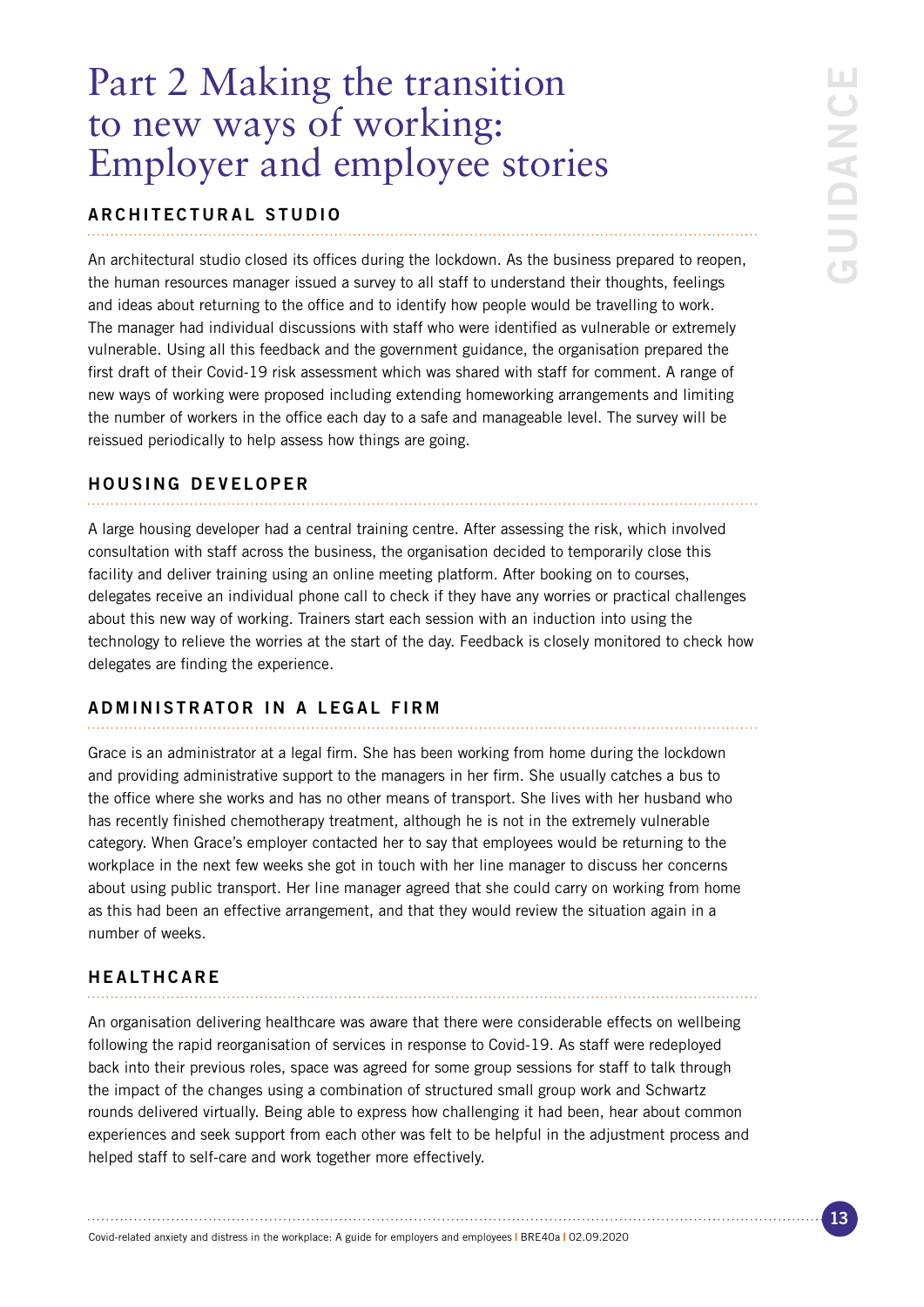## SELF-EMPLOYED CONTRACTOR

Mark works as a self-employed marketing consultant. Even before the lockdown work was drying up. After consulting his accountant, he was able to take advantage of the government's furlough scheme. However, in good years Mark would additionally receive dividend payments. He has therefore seen a significant drop in income. Mark has found that he is largely ineligible for other benefits and has had to take advantage of a food bank to provide enough food for his children. This had an impact on his identity and self-esteem. He used the 'shout' text-based service for support, and then had cognitive behaviour therapy online from the NHS. Mark knew that he needed to be more proactive. He reached out to his network of other self-employed people, and re-established some contacts with the local Chamber of Commerce. One of these conversations encouraged him to proactively contact a previous client who was delighted to hear from him and has now offered a four-month long engagement.

#### HIGHER EDUCATION INSTITUTION (HEI)

During the transition to remote working department heads worked with each team member to identify their needs and develop an appropriate pattern of work. This supported staff to continue working whilst managing competing demands. Non-compulsory twice weekly team meetings supported transition, enabled discussion of challenges and anxieties, and kept staff informed of organisational plans and changes. This facilitated planning within the department for the following academic year. There were informal touch points throughout the week to support peer contact. Regular face-to-face contact helped identify staff exhibiting signs of stress and highlighted staff who might need further support. Due to the demands on staff during the transition to remote working, staff were required to take any scheduled annual leave, and book any remaining leave entitlement to promote wellbeing.

#### WATER BOARD

A large water board employs over 50 heavy goods tanker drivers involved in transferring waste products across the network. As part of the HSE guidance on protecting those at greatest risk of Covid-19, the board created a health vulnerability assessment and a role specific risk assessment to ensure those at greatest risk are working in the lowest risk roles. This was based upon the guidance produced by the Society of Occupational Medicine (SOM) and the Covid-Age ALAMA (Association of Local Medical Advisors) guidance. This process is undertaken for any employee who was shielded as part of the government campaign, or who is assessed as being high risk during the early stages of Covid-19. The internal clinical occupational health team led this approach alongside the operational health and safety team who were able to engage with local managers to support the risk assessment process. Approximately 5 to 10 of the heavy goods tanker drivers were high risk or shielded during Covid-19. Prior to their return to work they were assessed using a health vulnerability questionnaire and had a role-based risk assessment. For the drivers who were identified to have either a 'High' or 'Very High' Covid-Age, the role-based risk assessment allowed them to perform low risk duties. The control measures put in place included being allocated their own vehicle and visiting small remote sites. Throughout the process the organisation supports the drivers through internal communications, manager guidance and both an OH advice line and a HR run Covid-specific email service.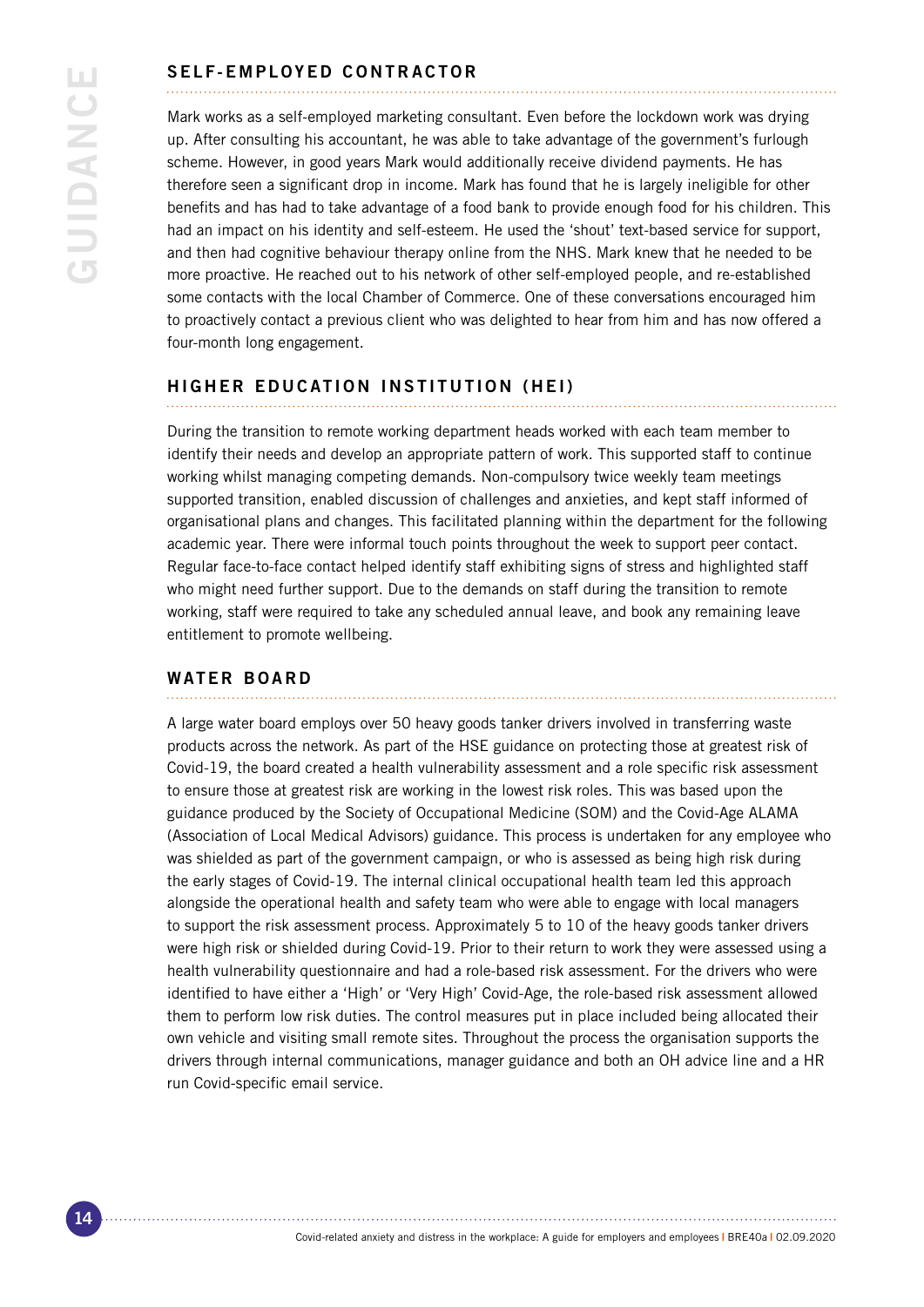#### CONTRIBUTORS

ш GUIDANCE GUIDANCI

**Benna Waites,** BPS Division of Clinical Psychology Leadership and Management Faculty Co-Chair

**Dr Gavin Breslin,** Senior Lecturer in Sport and Exercise Psychology, Ulster University

**Dr Nick Bell,** Honorary Principal Lecturer, Cardiff Metropolitan University

**Dr Louise Thomson,** Assistant Professor in Occupational Psychology, University of Nottingham

**Janet Fraser,** Covid-19 Working Differently Chair, BPS Division of Occupational Psychology, Chair Elect

**Grania Mackey,** BPS Division of Occupational Psychology, Communications Co-Convenor

**Dr Noreen Tehrani,** Director, Noreen Tehrani Associates.

**Gail Kinman,** Visiting Professor of Occupational Health Psychology, Birkbeck University of London

**Dr Christine Grant,** Occupational Psychologist, Coventry University

**Dr Richard Kwiatowski,** Professor of Organizational Behaviour, Cranfield University

**Dr Angel Chater,** Professor in Health Psychology and Behaviour Change, University of Bedfordshire

**Dr Amy Baraniak,** Senior Lecturer in Health Psychology, University of Derby

#### REVIEWERS

**David Murphy,** 2019–2020 President, British Psychological Society

**Dr Adrian Neal,** Consultant Clinical Psychologist, Head of Employee Wellbeing Service, Aneurin Bevan University Health Board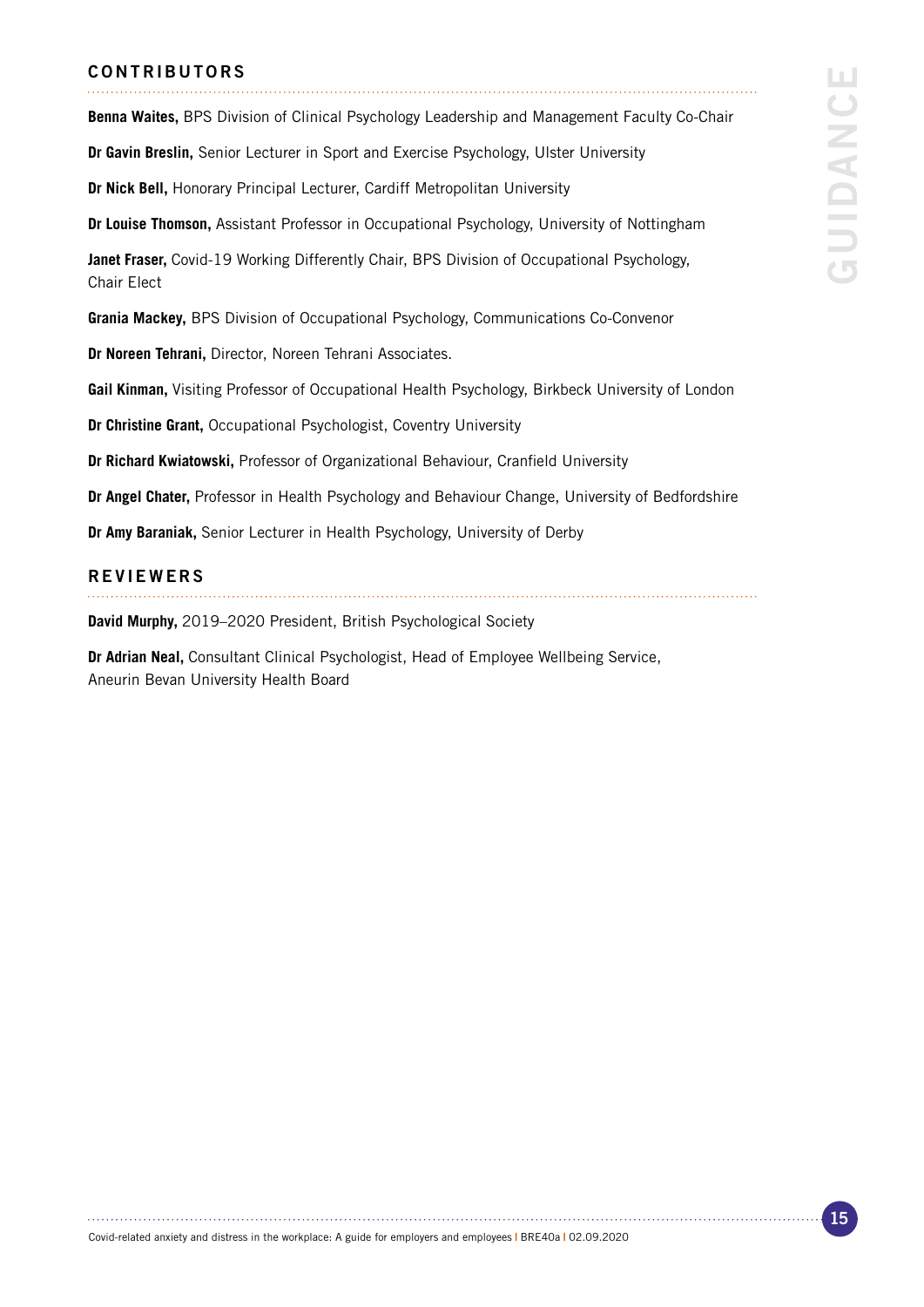#### REFERENCES

[Easing lockdown: how employers and employees can prepare for the new normal at work](https://www.bps.org.uk/coronavirus-resources/professional/easing-lockdown-new-normal-at-work) [Working Safely During Coronavirus \(COVID-19\)](https://www.gov.uk/guidance/working-safely-during-coronavirus-covid-19) [HSE Work-Related Stress advice](https://www.hse.gov.uk/stress/) [Working from Home: Healthy sustainable working during the Covid-19 pandemic and beyond](https://www.bps.org.uk/coronavirus-resources/public/working-from-home) [Understanding Stress NHS website](https://www.nhs.uk/conditions/stress-anxiety-depression/understanding-stress/) [Every Mind Matters NHS website](https://www.nhs.uk/oneyou/every-mind-matters/coronavirus-covid-19-staying-at-home-tips/) [Coronavirus and your wellbeing, Mind](https://www.mind.org.uk/information-support/coronavirus/coronavirus-and-your-wellbeing/) [Wellness Action Plans]( https://www.mind.org.uk/media-a/4816/guide-to-waps-employees-english_interactive-op.pdf) [Schwartz rounds](https://www.pointofcarefoundation.org.uk/our-work/schwartz-rounds/) [10 minute pause space](https://people.nhs.uk/guides/creating-a-10-minute-pause-space/) [20 minute care space and Taking Care Giving Care rounds](https://acpuk.org.uk/20_min_care_space/) [Self-care and compassion sustaining approaches for staff](http://www.compassionpractices.net) [Cycle to Work Scheme](https://www.cyclescheme.co.uk/) [E-scooter rental scheme](https://www.gov.uk/government/consultations/legalising-rental-e-scooter-trials-defining-e-scooters-and-rules-for-their-use/legalising-rental-e-scooter-trials)

#### FURTHER READING

[Society of Occupational Medicine's Sustaining Work-Relevant Mental Health Post COVID-19 Toolkit](https://www.som.org.uk/Sustaining_work_relevant_mental_health_post_COVID-19_toolkit.pdf) [ACAS Coronavirus \(COVID-19\): advice for employers and employees](https://www.acas.org.uk/coronavirus) [IOSH Webinar 'Managing mental wellbeing when returning to work'](https://www.youtube.com/watch?v=mJ5LS6DWD44&feature=youtu.be) [Chartered Institute for Personnel and Development \(CIPD\), Health and well-being at work, \(2020\)](https://www.cipd.co.uk/news-views/coronavirus/webinars/health-well-being-6-april-2020) [CIPD \(2018\) people managers' guide to mental health](https://www.cipd.co.uk/Images/mental-health-at-work-1_tcm18-10567.pdf) Kwiatkowski, R. (2009). 'Will you bounce or shatter?'. *Springboard, 3*, p.46. [Siegfried, T. \(2018\). Top 10 secrets about stress and health.](https://www.knowablemagazine.org/article/health-disease/2018/top-10-secrets-about-stress-and-health?intcmp=trendmd) 

### SOURCES OF HELP

[NHS Psychological therapies \(IAPT\) services](https://www.nhs.uk/service-search/other-services/Psychological%20therapies%20%28IAPT%29/LocationSearch/10008) [Shout – for Support in a Crisis](https://www.giveusashout.org/) **Samaritans** [NHS listing of mental health apps](https://www.nhs.uk/apps-library/filter/?categories=Mental%20health) **Sane** [Mental Health Foundation: mental health in the workplace](https://www.mentalhealth.org.uk/our-work/mental-health-workplace) [Time to Change](https://www.time-to-change.org.uk/)